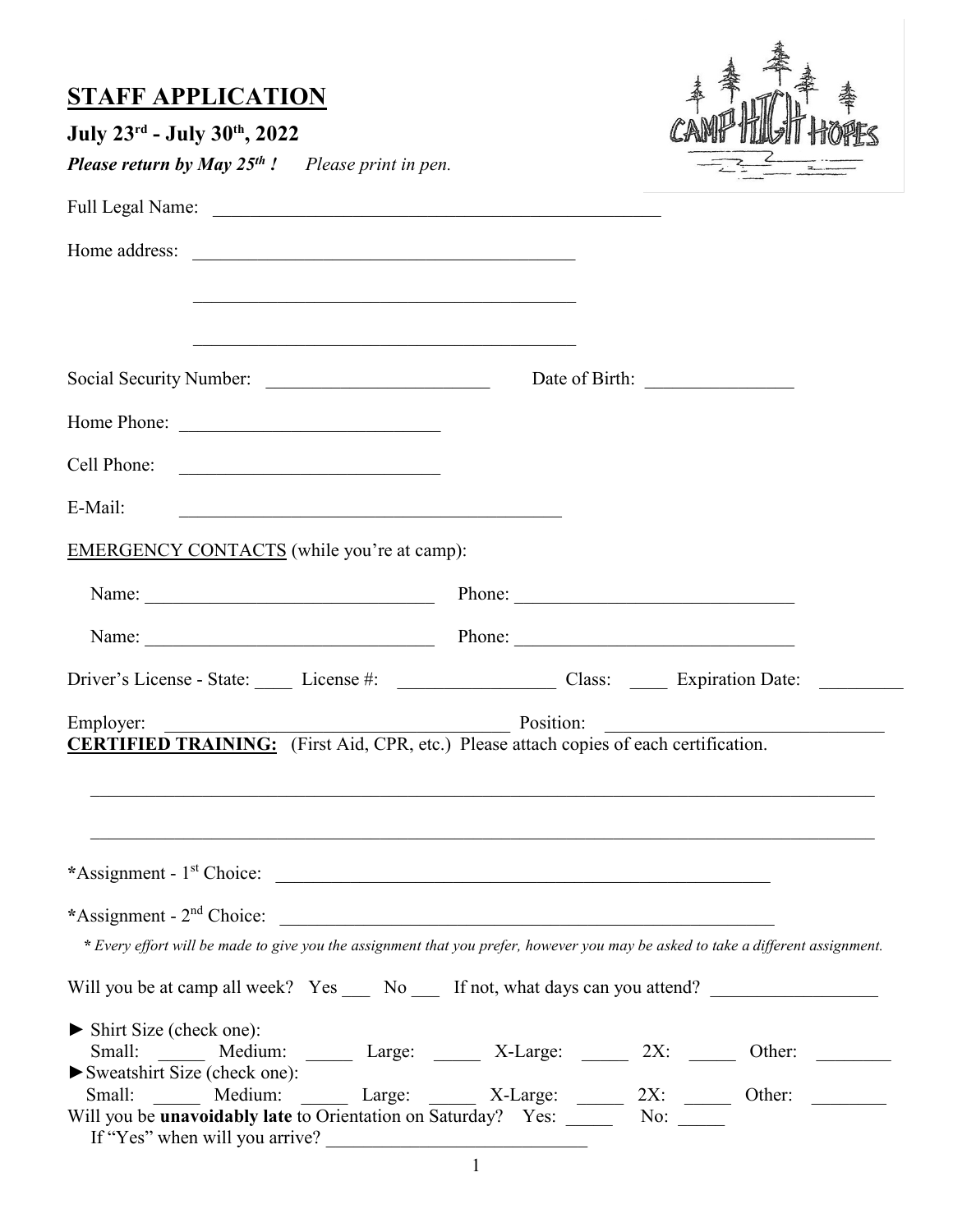Are there any special accommodations (diet, mobility) you need:

### **Mandatory Criminal Record & Sex Offender Check**

A.) Have you ever been **arrested** for any crime?

NO: \_\_\_\_ YES: \_\_\_\_ (*If "Yes" you must attach a letter explaining the details.*)

B.) Have you ever been **convicted** of any crime?

NO: \_\_\_\_ YES: \_\_\_\_ (*If "Yes" you must CALL immediately*.)

C.) Have you ever been investigated for any **sex offense** or sex related crime?

NO: \_\_\_\_ YES: \_\_\_\_ (*If "Yes" you must CALL immediately*.)

- **(1)** I understand the information on this application is required to verify my eligibility for camp. This information won't be given to others except when required by law; in that event I will be notified. I certify this information is true, and I authorize Camp High Hopes to investigate me as necessary.
- **(2)** I understand in asking to be part of camp I will be assigned specific responsibilities and given set rules to follow. I agree to fulfill my responsibilities as assigned, and adhere at all times to the rules set forth in the camp manual as well as the directives of the Camp Directors, the Infirmary Staff, and other supervisors.
- **(3)** I give permission for pictures/audios made of myself to publicize camp. No identifying information other than a first name will be used unless I sign a separate release form.

Signature: \_\_\_\_\_\_\_\_\_\_\_\_\_\_\_\_\_\_\_\_\_\_\_\_\_\_\_\_\_\_\_\_\_\_\_\_\_\_\_\_\_\_\_\_\_ Date: \_\_\_\_\_\_\_\_\_\_\_\_\_\_\_\_\_\_

## **1) Read everything before you sign. 2) Complete the entire medical form. Please return your application by May 25th .**

| FOR CAMP DIRECTOR USE:                 |  |  |                                                 |  |  |
|----------------------------------------|--|--|-------------------------------------------------|--|--|
|                                        |  |  | Via:<br><u> 1989 - Andrea Station Barbara (</u> |  |  |
| Notes:                                 |  |  |                                                 |  |  |
| Sex Offender Registry Check: Date: By: |  |  | Via: $\qquad \qquad$                            |  |  |
| Notes:                                 |  |  |                                                 |  |  |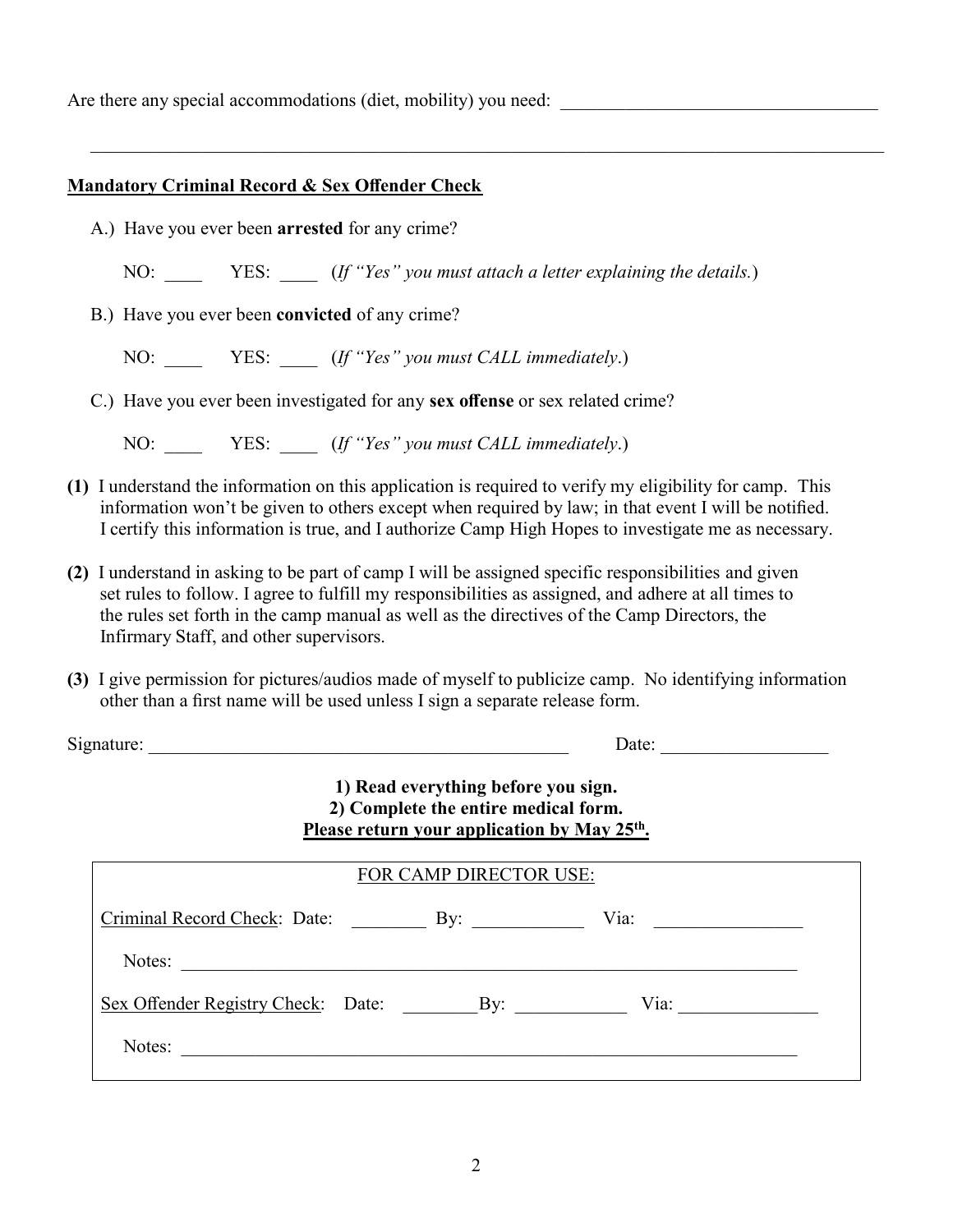# **CAMP HIGH HOPES 2022** – STAFF MEDICAL FORM

| Name:                                                                                                                                                                                                                                                                     | Age:                                                                                     |                                                                                |                                                                                                                                                                                                                                                                                                    |                                                                                         |                                   |                              |  |
|---------------------------------------------------------------------------------------------------------------------------------------------------------------------------------------------------------------------------------------------------------------------------|------------------------------------------------------------------------------------------|--------------------------------------------------------------------------------|----------------------------------------------------------------------------------------------------------------------------------------------------------------------------------------------------------------------------------------------------------------------------------------------------|-----------------------------------------------------------------------------------------|-----------------------------------|------------------------------|--|
|                                                                                                                                                                                                                                                                           |                                                                                          | Do you have Hemophilia? Yes: No: No: Do you have von Willebrands? Yes: No: No: |                                                                                                                                                                                                                                                                                                    |                                                                                         |                                   |                              |  |
| Hemophilia Type: Factor 8 _____ Factor 9 _____ Other _________ Mild: _____ Moderate: _____ Severe: _____                                                                                                                                                                  |                                                                                          |                                                                                |                                                                                                                                                                                                                                                                                                    |                                                                                         |                                   |                              |  |
| von Willebrands Type: $1 \_ 2A \_ 2B \_ 2M \_ 2N \_ 3 \_ 3 \_ 3$                                                                                                                                                                                                          |                                                                                          |                                                                                |                                                                                                                                                                                                                                                                                                    |                                                                                         |                                   |                              |  |
|                                                                                                                                                                                                                                                                           |                                                                                          |                                                                                |                                                                                                                                                                                                                                                                                                    |                                                                                         |                                   |                              |  |
|                                                                                                                                                                                                                                                                           |                                                                                          |                                                                                |                                                                                                                                                                                                                                                                                                    |                                                                                         |                                   |                              |  |
| PLEASE NOTE: You MUST bring your own Factor and Medications to camp. You must bring any braces, supportive<br>wraps, canes or other DME you will need.                                                                                                                    |                                                                                          |                                                                                |                                                                                                                                                                                                                                                                                                    |                                                                                         |                                   |                              |  |
|                                                                                                                                                                                                                                                                           |                                                                                          |                                                                                |                                                                                                                                                                                                                                                                                                    |                                                                                         |                                   |                              |  |
| Do you have any of the following:                                                                                                                                                                                                                                         |                                                                                          |                                                                                |                                                                                                                                                                                                                                                                                                    |                                                                                         |                                   |                              |  |
| Frequent sore throat<br>Sleepwalking<br>$\overline{\phantom{a}}$<br>Kidney disease<br>$\overline{\phantom{a}}$<br>Fevers<br><u> Liberal College (</u><br>Asthma<br><u> Liberal College (</u><br>Constipation<br>Tubes in ears<br>$\overline{\phantom{a}}$<br>Hypertension | Frequent colds<br>Appetite loss<br>Hay fever<br>Seizures<br>Diarrhea<br>Artificial joint | Stomach problems<br>Glasses/Contacts                                           | $\frac{1}{2}$<br><u>and the state</u><br>$\label{eq:2} \frac{1}{\sqrt{2\pi}}\left(\frac{1}{\sqrt{2\pi}}\right)^{1/2}\left(\frac{1}{\sqrt{2\pi}}\right)^{1/2}\left(\frac{1}{\sqrt{2\pi}}\right)^{1/2}$<br>$\overline{\phantom{a}}$<br>$\mathcal{L}^{\text{max}}$ , where $\mathcal{L}^{\text{max}}$ | Fainting<br><b>Heart Disease</b><br>Sun Sensitivity<br>Diabetes<br>False Teeth<br>Other | Sinus infections<br>Swimmer's Ear | <u> Listen van die Stadt</u> |  |
| Do you have any allergies to medicine, insect, food or environmental allergies? ________ If so please explain.                                                                                                                                                            |                                                                                          |                                                                                |                                                                                                                                                                                                                                                                                                    |                                                                                         |                                   |                              |  |
|                                                                                                                                                                                                                                                                           |                                                                                          |                                                                                |                                                                                                                                                                                                                                                                                                    |                                                                                         |                                   |                              |  |
| <b>IMMUNIZATIONS:</b> Please attach a copy of your immunization record if you have one.                                                                                                                                                                                   |                                                                                          |                                                                                |                                                                                                                                                                                                                                                                                                    |                                                                                         |                                   |                              |  |
| Date of last tetanus immunization (must be within the last 10 years). Month: Year: Year:                                                                                                                                                                                  |                                                                                          |                                                                                |                                                                                                                                                                                                                                                                                                    |                                                                                         |                                   |                              |  |
|                                                                                                                                                                                                                                                                           | *If you have not been fully immunized, you must sign the following statement:            |                                                                                |                                                                                                                                                                                                                                                                                                    |                                                                                         |                                   |                              |  |
| I understand and accept the risks of not being fully immunized. Signature: ________________________                                                                                                                                                                       |                                                                                          |                                                                                |                                                                                                                                                                                                                                                                                                    |                                                                                         |                                   | Date: $\qquad \qquad$        |  |
| Have you had? CHICKEN POX: Yes __ No __ HEPATITIS: Yes __ No __ MEASELS: Yes __ No __<br>• Weight: Pounds or Kilograms                                                                                                                                                    |                                                                                          |                                                                                |                                                                                                                                                                                                                                                                                                    |                                                                                         |                                   | Inches                       |  |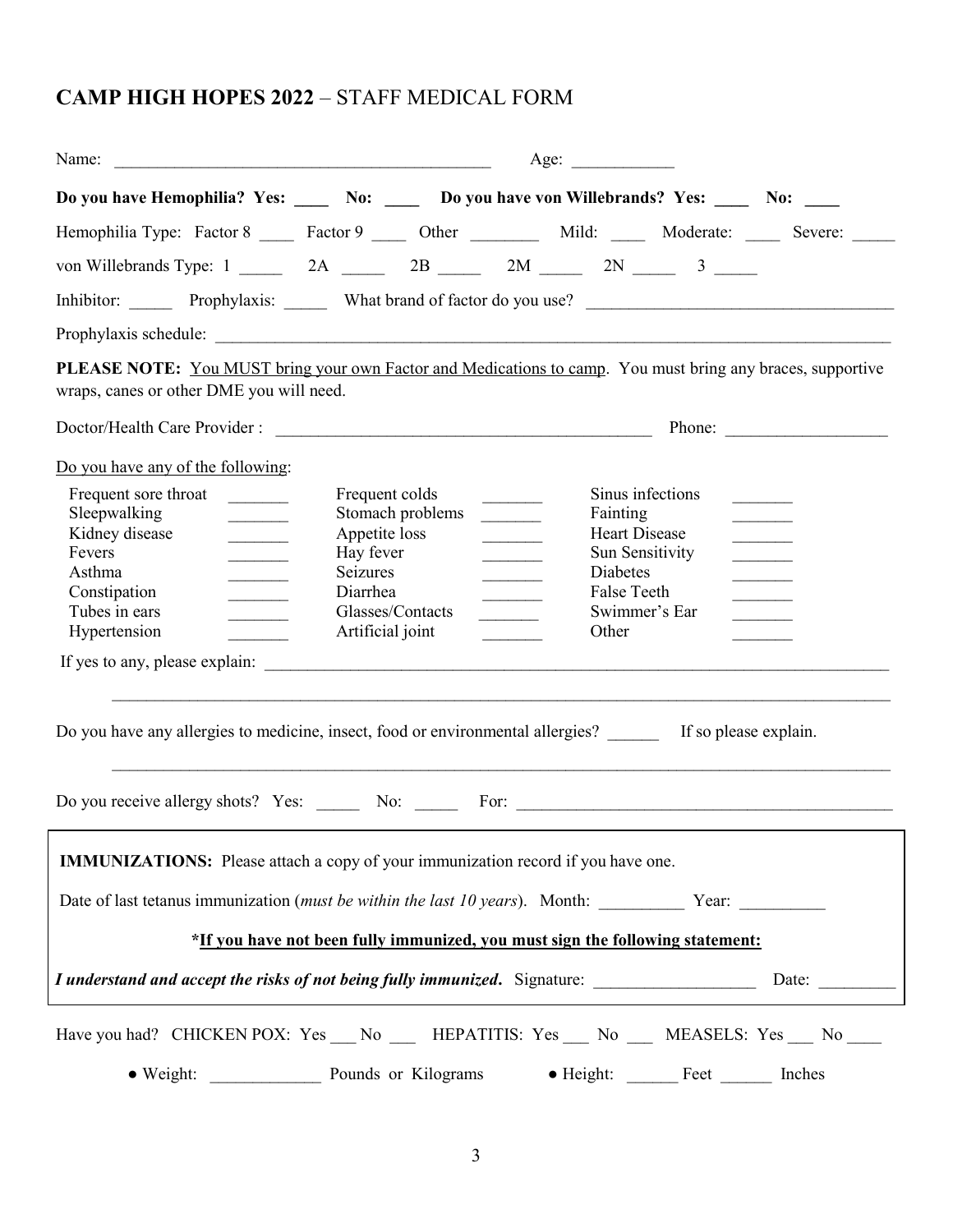|                                                                           |  |                                                                                                   | Do you have physical limitations/restrictions from any activities? Yes: No: Mo: Mo: The Wes" Please explain:                                                                                                                                                                                                                                                                                                   |  |
|---------------------------------------------------------------------------|--|---------------------------------------------------------------------------------------------------|----------------------------------------------------------------------------------------------------------------------------------------------------------------------------------------------------------------------------------------------------------------------------------------------------------------------------------------------------------------------------------------------------------------|--|
|                                                                           |  | Are you on any medications at present? Yes ______ No ______ If "Yes" please list all medications: |                                                                                                                                                                                                                                                                                                                                                                                                                |  |
|                                                                           |  | in the Infirmary and to be taken under the supervision of the Camp Infirmary Staff.               | * You MUST bring at least a 9 day supply of these medications to camp. ALL medication must come with<br>written instructions from your Physician. NY State Health Dept. regulations require all medications to be kept                                                                                                                                                                                         |  |
|                                                                           |  | information will greatly aid the Infirmary Staff in providing for your care needs.                | • <b>OPTIONAL:</b> If you feel you have a medical condition that may need monitoring at camp, providing the following                                                                                                                                                                                                                                                                                          |  |
|                                                                           |  |                                                                                                   |                                                                                                                                                                                                                                                                                                                                                                                                                |  |
|                                                                           |  |                                                                                                   |                                                                                                                                                                                                                                                                                                                                                                                                                |  |
| <b>HEENT:</b>                                                             |  |                                                                                                   |                                                                                                                                                                                                                                                                                                                                                                                                                |  |
|                                                                           |  | Lymph Nodes:                                                                                      |                                                                                                                                                                                                                                                                                                                                                                                                                |  |
|                                                                           |  |                                                                                                   |                                                                                                                                                                                                                                                                                                                                                                                                                |  |
|                                                                           |  | Heart: <u>International Communication</u>                                                         |                                                                                                                                                                                                                                                                                                                                                                                                                |  |
| Neurro:                                                                   |  |                                                                                                   |                                                                                                                                                                                                                                                                                                                                                                                                                |  |
|                                                                           |  | Musculoskeletal:                                                                                  |                                                                                                                                                                                                                                                                                                                                                                                                                |  |
|                                                                           |  |                                                                                                   |                                                                                                                                                                                                                                                                                                                                                                                                                |  |
|                                                                           |  |                                                                                                   |                                                                                                                                                                                                                                                                                                                                                                                                                |  |
|                                                                           |  |                                                                                                   |                                                                                                                                                                                                                                                                                                                                                                                                                |  |
| MD Signature (if exam completed):                                         |  |                                                                                                   | Date: $\overline{\phantom{a}}$                                                                                                                                                                                                                                                                                                                                                                                 |  |
|                                                                           |  |                                                                                                   |                                                                                                                                                                                                                                                                                                                                                                                                                |  |
| Oswegatchie for any injury or illness arising at or from my time at camp. |  |                                                                                                   | Agreement/Release: I will immediately report any injury or illness I have at camp to the Infirmary Staff. I will follow the health<br>and care directions of the Infirmary Staff at all times. If I incur any expense for medical care given me during camp I accept sole<br>responsibility for paying said cost. I expressly agree to waive all claims against Camp High Hopes Inc., Camp Aldersgate and Camp |  |
|                                                                           |  |                                                                                                   | * Bring any insurance cards/proof of coverage you have with you to camp just in case.                                                                                                                                                                                                                                                                                                                          |  |
|                                                                           |  |                                                                                                   |                                                                                                                                                                                                                                                                                                                                                                                                                |  |

**This form is confidential and used solely by the Infirmary Staff to meet your medical needs while at camp. If you have questions please call our Health Director, Hope Woodcock-Ross at (607) 222-8412.**

*Please return this form no later than May 25th, 2022.*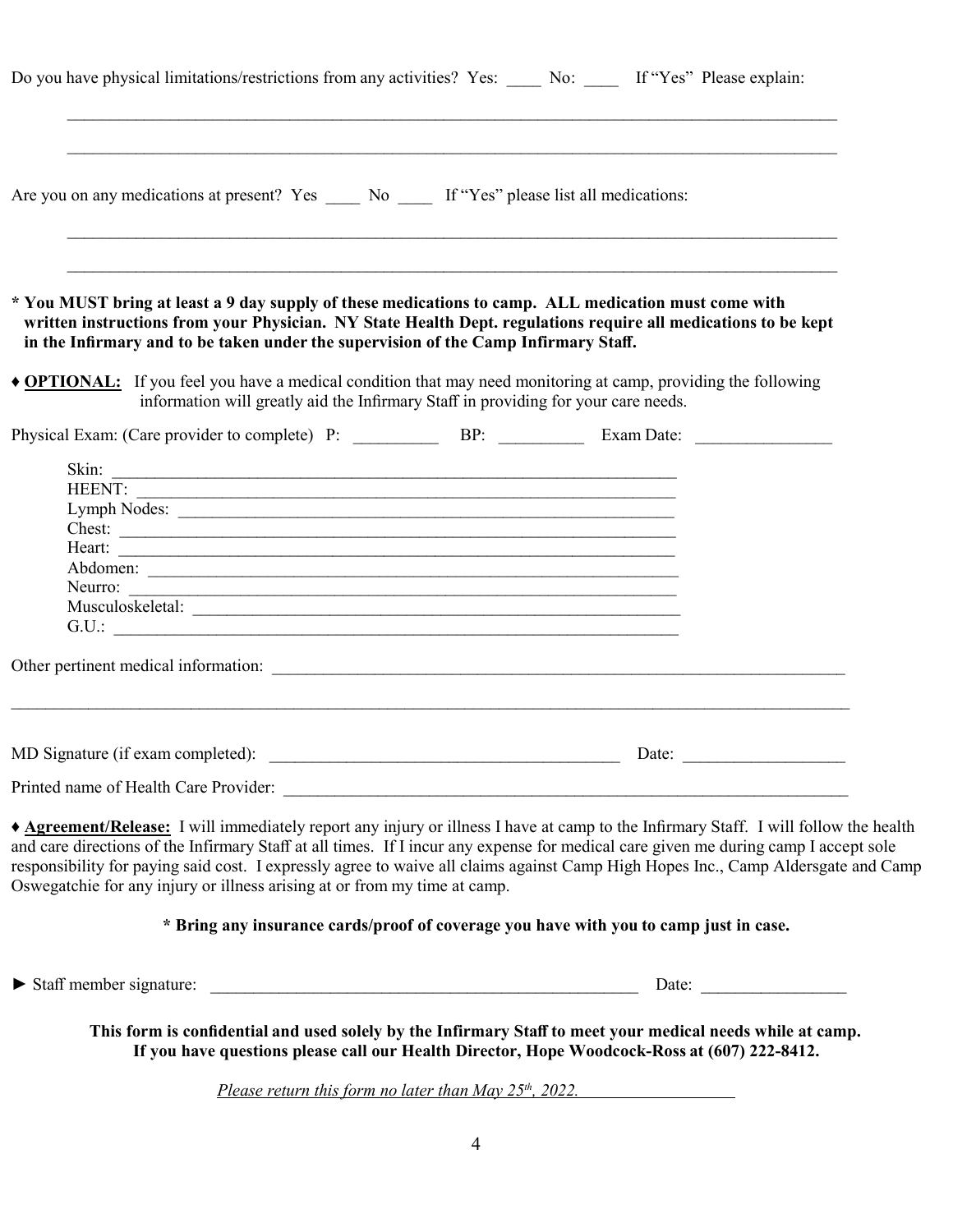## **NOVEL CORONAVIRUS COVID-19 RELATED WAIVER:**

I, \_\_\_\_\_\_\_\_\_\_\_\_\_\_\_\_\_\_\_\_, certify that I have been fully vaccinated for COVID-19 2 weeks prior to the start of camp staff orientation, or will be providing proof of a negative viral test taken no more than 1-3 days prior to the start of camp staff orientation. I agree to comply with any mandatory COVID-19 related screenings or quarantines as prescribed by the Centers for Disease Control (hereafter referred to as CDC) or New York Department of Health (hereafter referred to as NYDOH).

Name:

Signature: \_\_\_\_\_\_\_\_\_\_\_\_\_\_\_\_\_\_\_\_\_\_\_\_\_\_\_\_\_\_\_\_\_\_\_\_\_\_\_\_\_\_\_\_ Date: \_\_\_\_\_\_\_\_\_\_\_

I acknowledge the contagious nature of the Coronavirus/COVID-19 and that the CDC, NYDOH, and many other public health authorities still recommend practicing social distancing.

I further acknowledge that Camp High Hopes Inc and Camp Aldersgate (NY Methodist Camping Ministries) has put in place preventative measures to reduce the spread of the Coronavirus/COVID-19.

I further acknowledge that Camp High Hopes Inc and Camp Aldersgate can not guarantee that I will not become infected with the Coronavirus/Covid-19. I understand that the risk of becoming exposed to and/or infected by the Coronavirus/COVID-19 may result from the actions, omissions, or negligence of myself and others, including, but not limited to, camp staff, and campers and their families.

I voluntarily seek to offer my services to Camp High Hopes Inc at Camp Aldersgate and acknowledge that I am increasing my risk to exposure to the Coronavirus/COVID-19. I acknowledge that I must comply with all set procedures to reduce the spread while attending camp.

I attest that:

\* I am not experiencing any symptom of illness such as cough, shortness of breath or difficulty breathing, fever, chills, repeated shaking with chills, muscle pain, headache, sore throat, or new loss of taste or smell.

\* I have not traveled internationally within the last 14 days.

\* I have not traveled to a highly impacted area within the United States of America in the last 14 days.

\* I do not believe I have been exposed to someone with a suspected and/or confirmed case of the Coronavirus/COVID-19.

\* I have not been diagnosed with Coronavirus/Covid-19 and not yet cleared as non contagious by state or local public health authorities.

\* I am following all CDC recommended guidelines as much as possible and limiting my exposure to the Coronavirus/COVID-19.